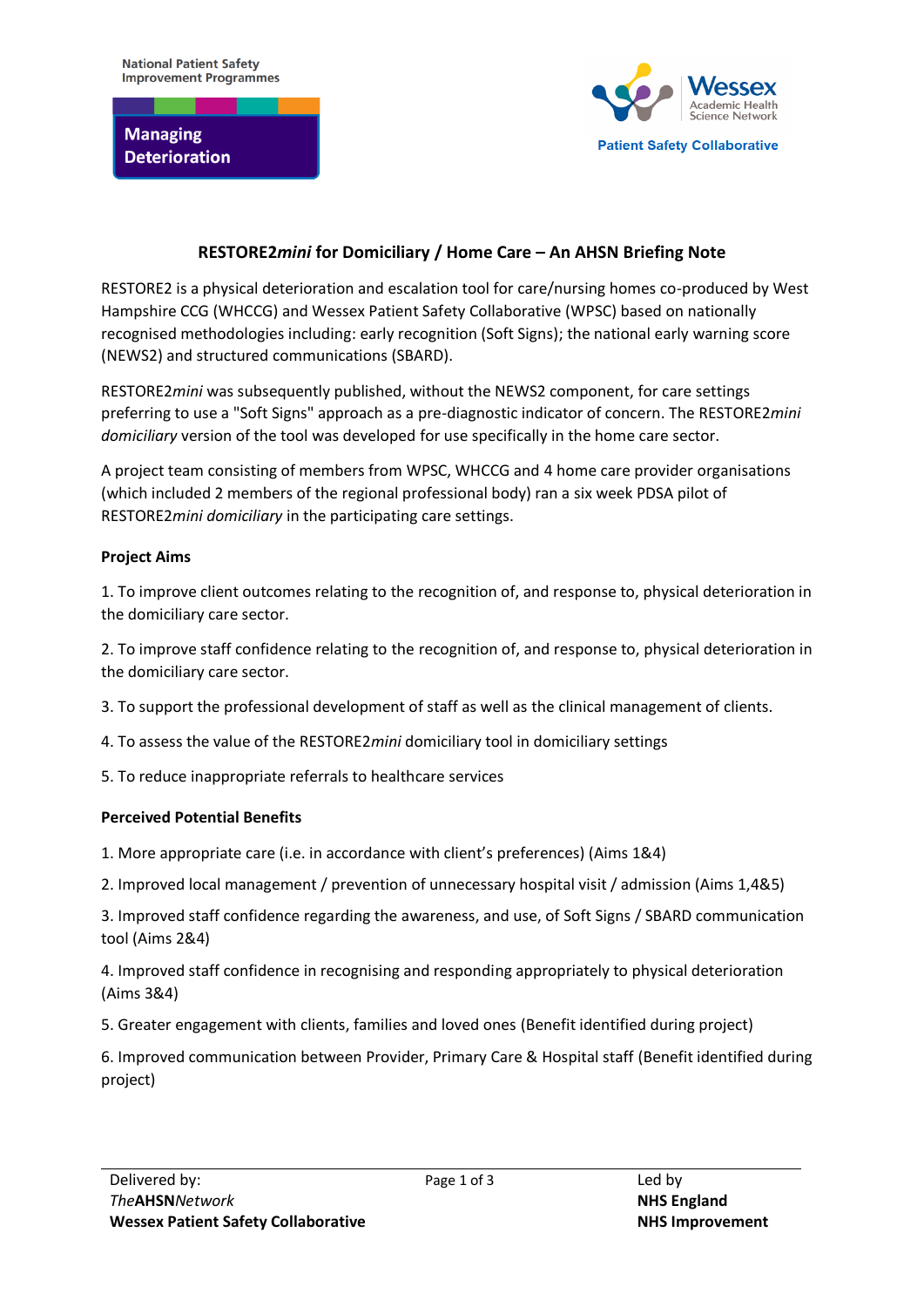# **Managing Deterioration**



#### **Methodology**

The Model for Improvement was used to support a Quality Improvement based, action orientated approach to learning based on the Plan-Do-Study-Act (PDSA) methodology.

A qualitative approach to the collection and analysis of the data was adopted in order to better understand the concepts, opinions, or experiences being observed. Of particular interest were the stories and experiences of the carers and clients involved in the pilot.

## **Evaluation**

13 uses of the RESTORE2*mini domiciliary* tool were documented and these were mapped to the Project Aims via the 4 identified potential benefits (1-4 in the table above). That analysis led to an additional 2 benefits being recognised (5 & 6 above)

The results of the evaluation indicated that the RESTORE2*mini domiciliary* tool:

- had, to varying degrees, helped realise of all the originally identified potential benefits
- had led to the identification of additional potential benefits
- is a relevant approach for Domiciliary / Home Care settings

## **Recommendation**

Following a comparison of observed benefits against Project Aims the project team recommended that the RESTORE2*mini* domiciliary tool has the potential to make a significant contribution to improving the management of deterioration in Domiciliary / Home Care settings.

## **Outcomes**

All four providers have embedded the RESTORE2*mini domiciliary* tool in their organisations and intend to use it going forward. Some reflections on their experiences are included below.

## **Further Information**

Further information about Wessex PSCs work supporting the Domiciliary Care sector can be seen on our website at:<http://wessexahsn.org.uk/Domiciliary-Care>

For further information about the results of this Quality Improvement Pilot or the RESTORE2 tools including RESTORE2*mini domiciliary* please contact Geoff Cooper – Programme Lead at Wessex PSC

email: geoff.cooper@wessexahns.net.

18/11/20